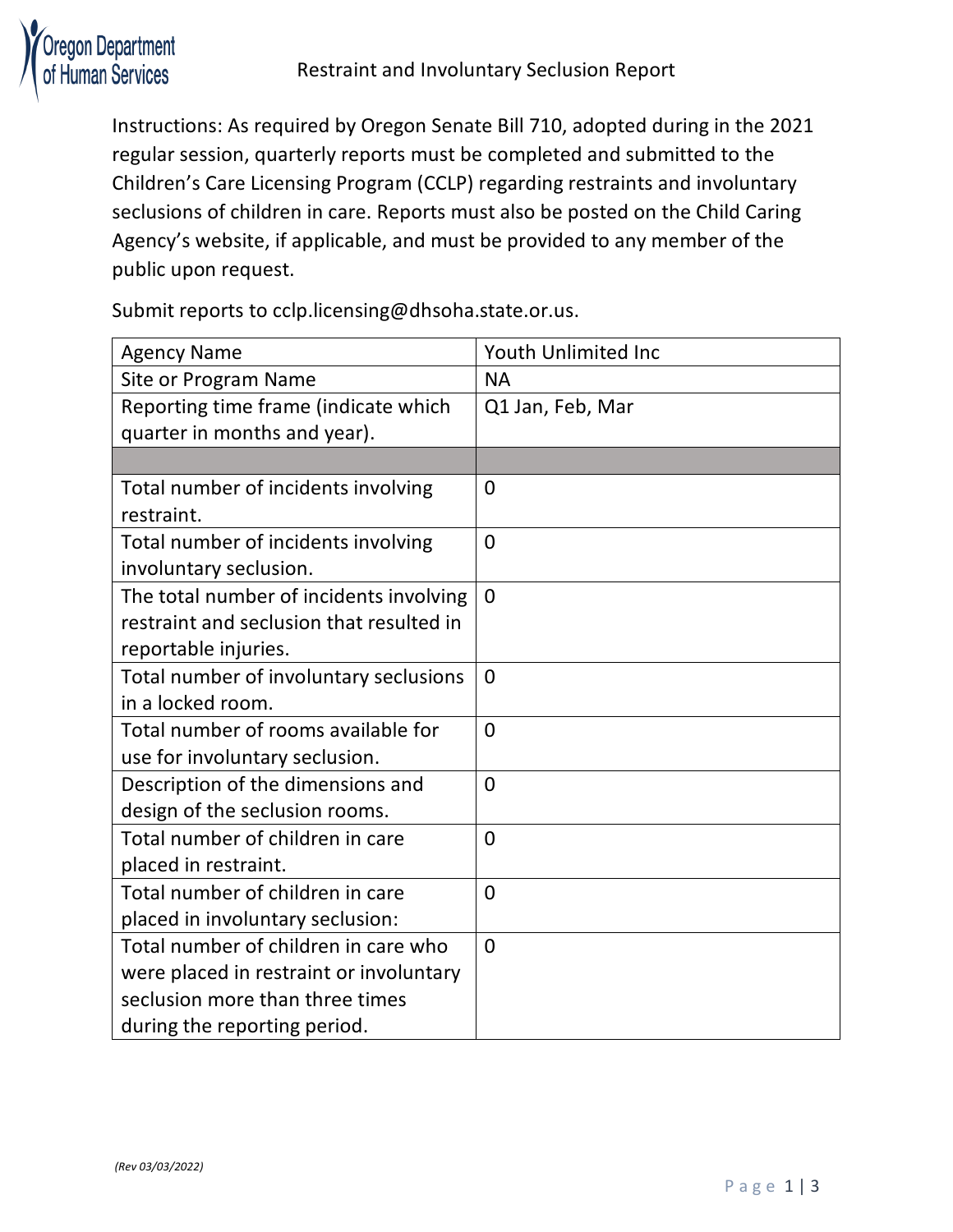

| A description of the steps the program   | $\overline{0}$ |
|------------------------------------------|----------------|
| has taken to decrease the use of         |                |
| restraint and involuntary seclusion.     |                |
| Number of incidents in which an          | 0              |
| individual who placed a child in care in |                |
| a restraint or involuntary seclusion     |                |
| was not certified or trained in the use  |                |
| of the type of restraint or involuntary  |                |
| seclusion used, including individuals    |                |
| whose certification or training was      |                |
| expired at the time of the restraint or  |                |
| seclusion.                               |                |

Demographic characteristics of the children in care who the program placed in a restraint or involuntary seclusion, including race, ethnicity, gender, disability status, migrant status, English proficiency and status as economically disadvantaged, unless the demographic information would reveal personally identifiable information about an individual child in care. Indicate the number of children who experienced restraint or seclusion who match each of the criteria listed below:

| Race/Ethnicity:                  | <b>Total Number of Children</b> |
|----------------------------------|---------------------------------|
| American Indian or Alaska Native | <b>NA</b>                       |
| Asian                            |                                 |
| <b>Black or African American</b> |                                 |
| Hispanic (any race)              |                                 |
| <b>Native Hawaiian</b>           |                                 |
| <b>Other Pacific Islander</b>    |                                 |
| White                            |                                 |
| Other                            |                                 |
| Unable to determine              |                                 |

| Gender:     | <b>Total Number of Children</b> |
|-------------|---------------------------------|
| Male        | <b>NA</b>                       |
| Female      |                                 |
| Transgender |                                 |
| Non-binary  |                                 |